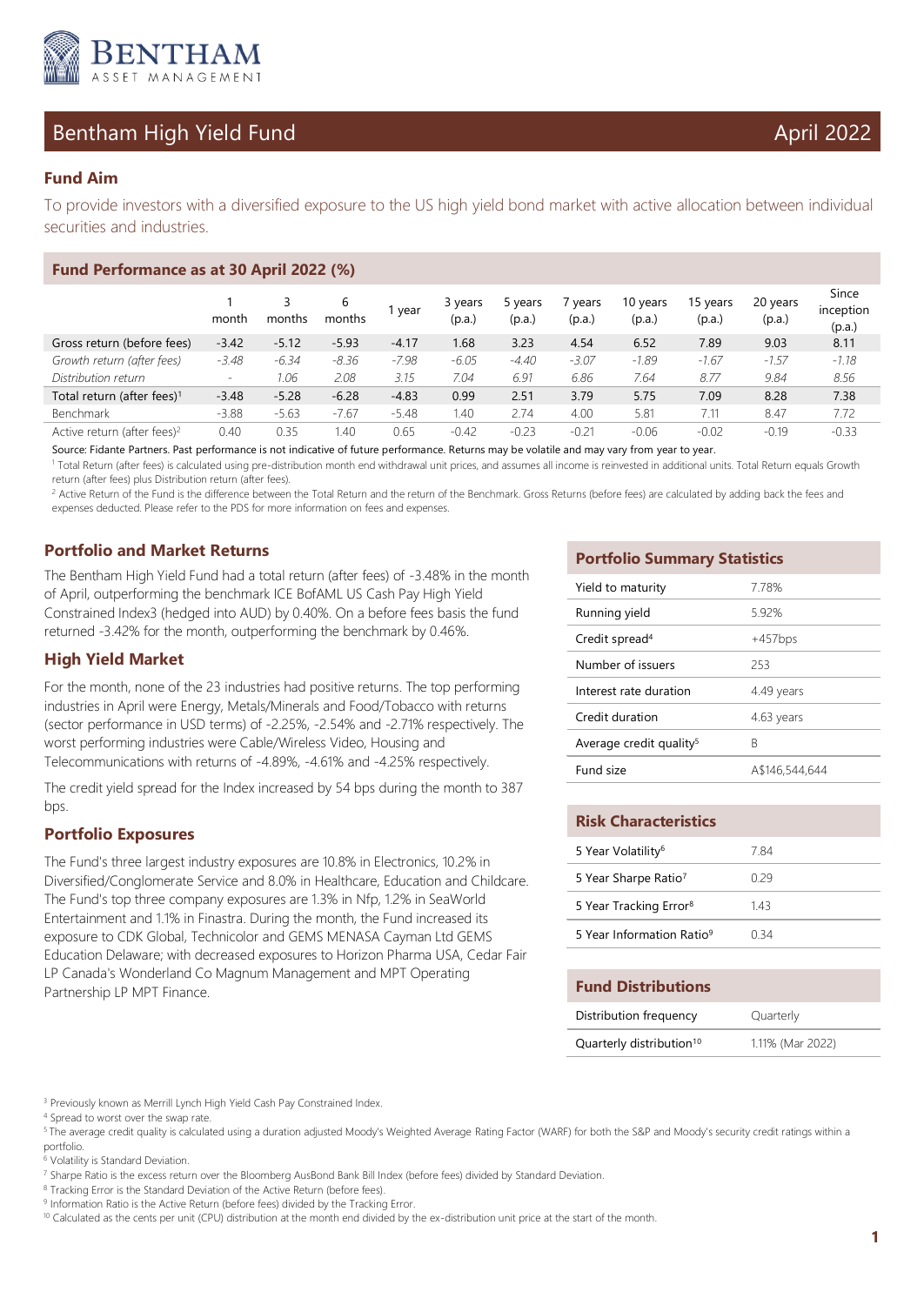

## Bentham High Yield Fund April 2022

### **Quarterly Distribution Returns History (%)<sup>1</sup>**

| Financial Year | Sep  | <b>Dec</b> | Mar  | Jun                      | YTD <sup>2</sup> |
|----------------|------|------------|------|--------------------------|------------------|
| 2022           | 1.12 | 1.13       | 1.11 | $\overline{\phantom{a}}$ | 3.11             |
| 2021           | 1.36 | 1.35       | 1.32 | 0.00                     | 10.78            |
| 2020           | 1.22 | 1.22       | 1.85 | 2.08                     | 6.20             |
| 2019           | 1.36 | 1.40       | 1.37 | 1.63                     | 5.99             |
| 2018           | 1.25 | 1.24       | 1.25 | 4.22                     | 7.90             |
| 2017           | 1.20 | 1.21       | 1.15 | 1.03                     | 5.11             |

Source: Fidante Partners

Past distributions are no indication of future distributions.

1 Calculated as the cents per unit (CPU) distribution at month end divided by the ex-distribution unit price at the start of the month.

<sup>2</sup> Annual distribution return (Year-to-Date) is calculated as the Total Return (after fees) minus Growth Return. Total Return (after fees) is calculated using pre-distribution month end withdrawal unit price, and assumes distributions are reinvested. Growth Return equals the percentage change in unit price.

#### **Portfolio Asset Allocation**





#### **High Yield Spread to Worst (bps)**



## **Credit Rating Breakdown**



#### **Top 5 Industry Exposures (Moody's SIC)**

| <b>Flectronics</b>                        | 10.8%    |
|-------------------------------------------|----------|
| Diversified/Conglomerate Service          | $10.2\%$ |
| Healthcare, Education and Childcare       | 80%      |
| <b>Buildings and Real Estate</b>          | 79%      |
| Diversified/Conglomerate<br>Manufacturing | 6.8%     |

| <b>Pricing and Fees</b>      |                  |
|------------------------------|------------------|
| Unit frequency pricing       | Daily            |
| Management fee               | 0.60%            |
| Recoverable expenses         | 0.07% (Apr 2022) |
| Buy/sell spread <sup>3</sup> | +0.220%/-0.220%  |
| Entry and exit fees          | Nil              |
| Minimum initial investment   | A\$10,000        |
| .                            |                  |

<sup>3</sup> Buy/sell spread is retained in the Fund to cover transaction costs. It is not paid to the Investment Manager. The buy/sell spread is reviewed on a monthly basis to ensure it fairly reflects market transaction costs.